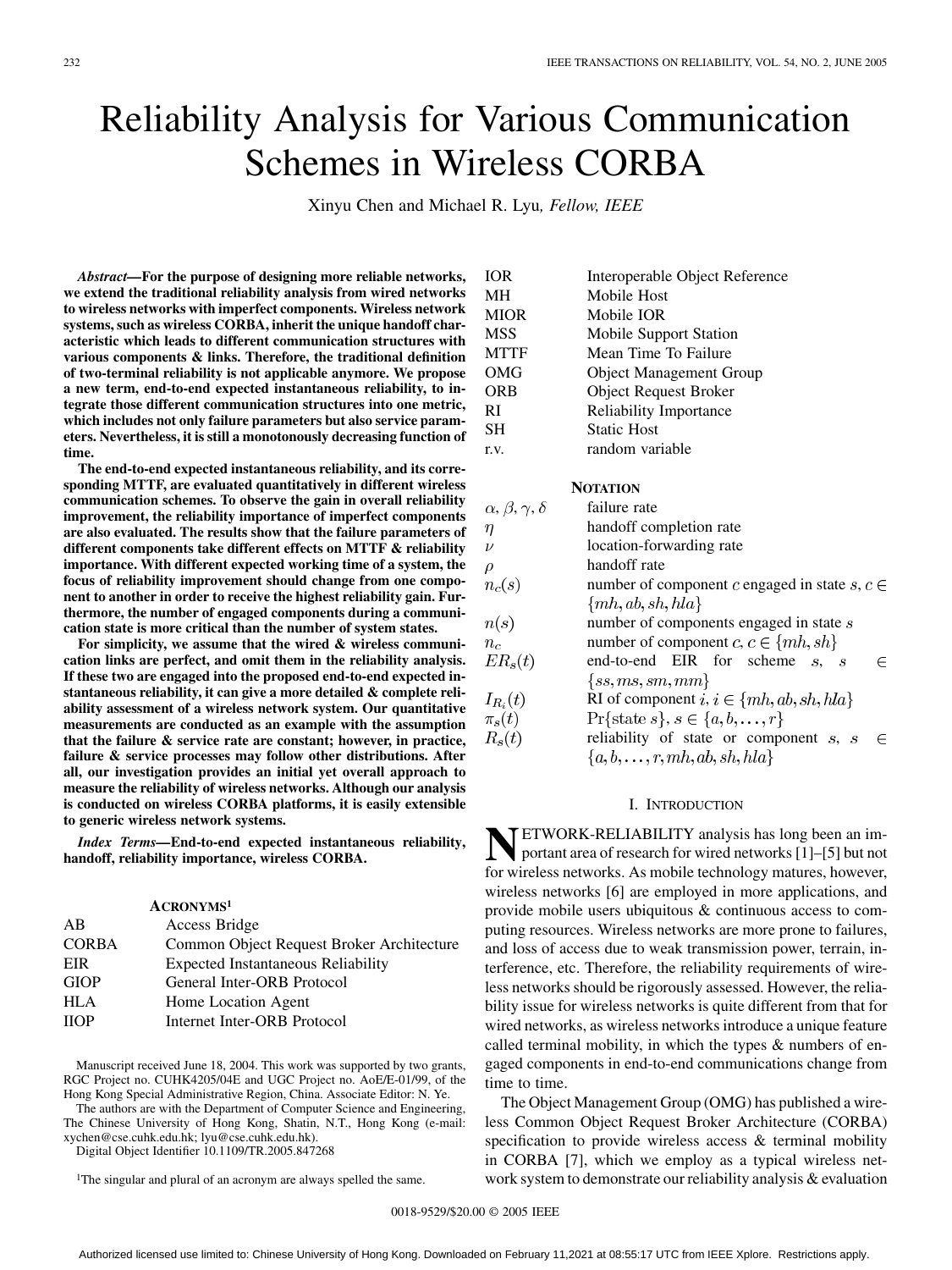

Fig. 1. The wireless CORBA architecture, and its components.

schemes. As shown in Fig. 1, a wireless CORBA environment consists of four main components excluding links:

- A mobile host (MH) is a terminal which accesses networks through a wireless network interface, and keeps network connections while roaming in wireless networks;
- A static host (SH) is a common & stationary node in wired networks;
- An access bridge (AB) is located between MH, and SH to relay messages for its associated MH. It is deployed in wired networks, but contains both wired & wireless network interfaces;
- A home location agent (HLA) keeps track of the locations of its registered MH, and provides operations to query an MH's location.

In wireless CORBA, an AB connects to the wired network from a fixed location using standard cabling. It receives, buffers, and transmits messages between the wired & wireless networks. A single AB supports a group of MH, functions within a certain radio transmission range, and provides a single cell of wireless coverage. Multiple AB provide multiple cells, allowing MH to roam from one cell to another while maintaining network connections. This cell roaming process is called *handoff*. MH communicate with each other only via their associated AB. No messages can be exchanged directly between MH, even if they stay in the same cell of an AB.

For a wireless CORBA network to be functional, its engaged components must be fit for service. Unfortunately, this is not always the case, because these components may suffer failures, and wired paths & wireless links may not be reliable. We need a mechanism to assess the reliability of wireless networks. However, because the wireless CORBA provides handoff operation,

which is a new feature, the traditional two-terminal reliability defined in wired networks [[8](#page-10-0)] is not suitable anymore. The handoff operation causes the existing communication structure to change with the MH's movement. At different time periods, different components are engaged in node-pair communications. This paper seeks a new approach to define the reliability metric in wireless networks, which not only keeps the monotonously decreasing characteristic of reliability but includes the mobility nature in the system. Different effects imposed by component failure parameters & mobile service parameters will be given through numerical examples. To observe the gain in reliability improvement, the reliability importance (RI) of imperfect components are also evaluated.

The remaining sections are organized as follows. Section II presents some related work in reliability evaluation & fault tolerance for wired & wireless networks. Section III defines the proposed end-to-end expected instantaneous reliability (EIR) & MTTF under some assumptions. Detailed descriptions & discussions for the end-to-end EIR in different communication schemes are provided in Section IV, and some remarks are given in Section V.

#### II. RELATED WORK

Much work has been done in calculating, estimating, or bounding the reliability of a given wired network. One approach is by employing the combinatorics of network-reliability to produce lower & upper bounds with failure-prone links, but perfect nodes [[4\]](#page-10-0), [[9\]](#page-10-0). Aggarwal *et al.* [[1\]](#page-10-0) developed a concept that the failure of a node implies the failure of links connecting it, with which a symbolic reliability expression derived with the assumption of perfect nodes could be directly modified to incorporate imperfect nodes. Torrieri [[10\]](#page-10-0) exploited a relation: the event of successful communication over a link is equivalent to the event that both the link  $\&$  its terminal node are operational. Then he designed an efficient method to compensate for unreliable nodes in network-reliability computation, whose cost increases linearly with the number of links. Netes & Filin [\[11](#page-10-0)] added the imperfect nodes into paths for decomposing the network into an event-tree. Ke & Wang [\[2](#page-10-0)] partitioned the network into a set of smaller disjoint subnetworks to directly compute the network-reliability expression instead of using any compensating methods. Based on these previous bodies of work, here we also evaluate wireless network reliability with node failures by the introduced end-to-end EIR. However, we focus on various communication schemes instead of a static wired network topology. Their results could be employed into the end-to-end EIR to provide a more detailed & complete reliability assessment for wireless network systems.

Most recently, some work has been conducted in providing fault tolerance in wireless environments for reliability engineering. Fuchs & Neves [[12\]](#page-10-0) proposed a time-based checkpointing protocol to store consistent recoverable states of an application without message exchange. The protocol employs soft, and hard checkpoints to adapt to different characteristics of networks, and to provide differentiated recoveries. Park & Yeom [\[13](#page-10-0)] developed an asynchronous recovery scheme based on optimistic message logging in which the mobile support station (MSS) performs logging & dependency tracking.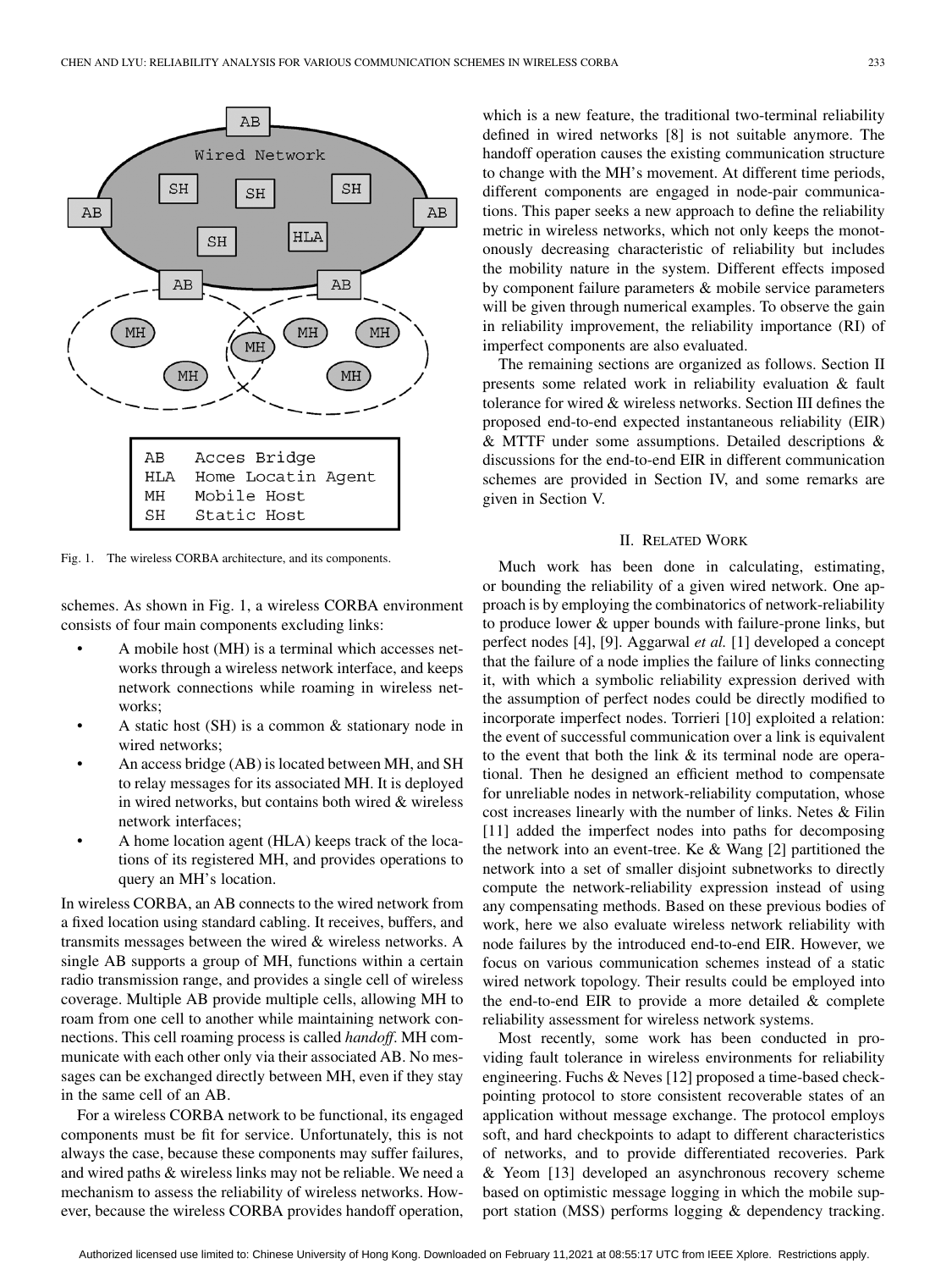Chen & Lyu [[14\]](#page-10-0) presented an approach engaging both quasisender-based, and receiver-based message logging methods; and achieving seamless handoff in the presence of failures in wireless CORBA. Alagra *et al.* [[15\]](#page-10-0) utilized pessimistic & optimistic replication strategies to tolerate MSS failures by making MH move to replicated MSS, or by designing a network to cover each MH with more than one MSS.

The analysis of performance & reliability issues in wireless networks has been addressed only by a handful of researchers. Pradhan *et al.* [[16\]](#page-10-0) discussed three checkpoint movement strategies to deal with the handoff issue: pessimistic, lazy, and trickle. They identified the optimal checkpointing interval, and concluded that the performance of a recovery scheme depends on the mobility of MH & the wireless bandwidth. The total program execution time under MH's failures & handoffs, and the effectiveness of checkpointing, were analyzed in [[17\]](#page-10-0). Reliability & survivability issues of wireless networks were discussed in [[18\]](#page-10-0), which concluded that each component engaged in the end-to-end connection is a potential point of failure. However, it did not explicitly state how the user mobility, which is unique in wireless networks, affects the end-to-end reliability. Varshney *et al.* [\[19](#page-10-0)] modeled & simulated the reliability & survivability of infrastructure-oriented wireless networks with a proposed wireless infrastructure building-block (WIB). By scaling the number of WIB, they evaluated network failures & corresponding impacts under various observation durations, component failure characteristics, and network sizes. However, in this paper we attempt to extend the two-terminal reliability to embody the terminal mobility, and assess the network reliability by end-to-end successful communication. It is apparent that more research activities in investigating fault tolerance & reliability engineering techniques for wireless networks should be conducted.

## III. DEFINITIONS AND ASSUMPTIONS

In general, reliability is defined as the probability that a system performs its intended functions successfully for a given period of time under specified environmental conditions [\[20](#page-10-0)], and we refer the probability of successful communication between a source node and a target node as *two-terminal reliability* [\[8](#page-10-0)]. For two nodes to communicate with each other, there should be at least one operating path connecting them. An operating path indicates that all the intermediate nodes & links should be in the operation state: a node is operational if, and only if, it functions as intended; and a link is operational if, and only if, it allows communication from its source node to its sink node [\[10](#page-10-0)]. Because the two-terminal reliability problem in wired networks has been studied thoroughly in the literature, we assume that the intermediate nodes & wired links are always reliable, i.e., there will always be a reliable wired path between an AB and an SH, or between an AB and another AB. For the wireless part, an MH constructs only one wireless link with one AB, and it is associated with only one AB at a time, except during a handoff operation. Therefore, the communication path built on the top of wireless links is simple, and we also assume that the wireless link failures are negligible. However, all the four components of wireless CORBA are failure-prone, and they may fail independently.

Based on the assumptions made before, a successful communication between two nodes is defined as the condition when

all the engaged nodes, including the source node & the target node, are in the operational state. As a result, the SH-SH reliability is the multiplication between the two individual SH' reliabilities. If one or both of two terminals are MH, the traditional two-terminal reliability metric cannot correctly describe the characteristic introduced by the handoff operation. As MH move & perform handoff operations, the communication structures will vary with time  $t$ . Each communication structure can be regarded as a serial system composed of different types & numbers of engaged components. Additionally, the handoff operation induces that the MH's published address will be outdated, and a mechanism is needed to resolve the current location of the MH. Therefore, we propose a new term, end-to-end *Expected Instantaneous Reliability (EIR)* [\[21](#page-10-0)], to address these unique cases in wireless environments. We define a system state,  $s$ , as the communication structure; therefore,  $s$  changes with time  $t$ . Let  $\pi_s(t)$  denote the probability that the system is in state s at time t. The end-to-end EIR at a generic time t,  $ER(t)$ , is given by

$$
ER(t) = \sum_{s} \pi_s(t) R_s(t)
$$
 (1)

in which  $R_s(t)$  denotes the reliability of the system in state s at time t.  $R_s(t)$  can be expressed by

$$
R_s(t) = \prod_{i=1}^{n(s)} R_i(t) = \prod_c [R_c(t)]^{n_c(s)}
$$
(2)

in which  $n(s)$ ,  $n(s) = 2, 3, \dots$ , is the number of engaged components in system state  $s$ ;  $R_i(t)$  is the reliability of the  $i^{th}$  component;  $c$  is the type of a component, which may take a value of mh, ab, sh, or hla; and  $n_c(s)$ ,  $n_c(s) = 0, 1, 2, \ldots$ , is the number of component  $c$  employed in state  $s$ . Here we have  $n(s) = \sum_{c} n_c(s)$ .  $ER(t)$  is a function composed not only of failure parameters but also of service parameters introduced by state probability  $\pi_s(t)$ . The SH-SH reliability can be treated as a special case in which the system contains only one communication structure, i.e.,  $\pi_s(t) = 1$ , and  $ER_{ss}(t) = R_s(t) =$  $[R_{sh}(t)]^2$ . Under the adopted assumptions, we can say that the EIR is a generalization of the traditional two-terminal reliability. Accordingly, we define the corresponding end-to-end MTTF as

$$
MTTF = \int_{0}^{\infty} ER(t)dt.
$$
 (3)

From the above definitions, we note that the end-to-end EIR can be easily extended to include the reliability metrics of wired networks & wireless links if we add the two-terminal reliability of wired networks, and the successful communication probability of wireless links, into the calculation of  $R_s(t)$ . However, these extensions only trivially decrease the derived value of EIR, but do not change the properties of EIR; for simplicity we omit them in this paper.

Four communication schemes will be generated if random communications occur between MH, and SH, which are the SS scheme, the MS scheme, the SM scheme, and the MM scheme. In these notations, the former capital letter denotes the type of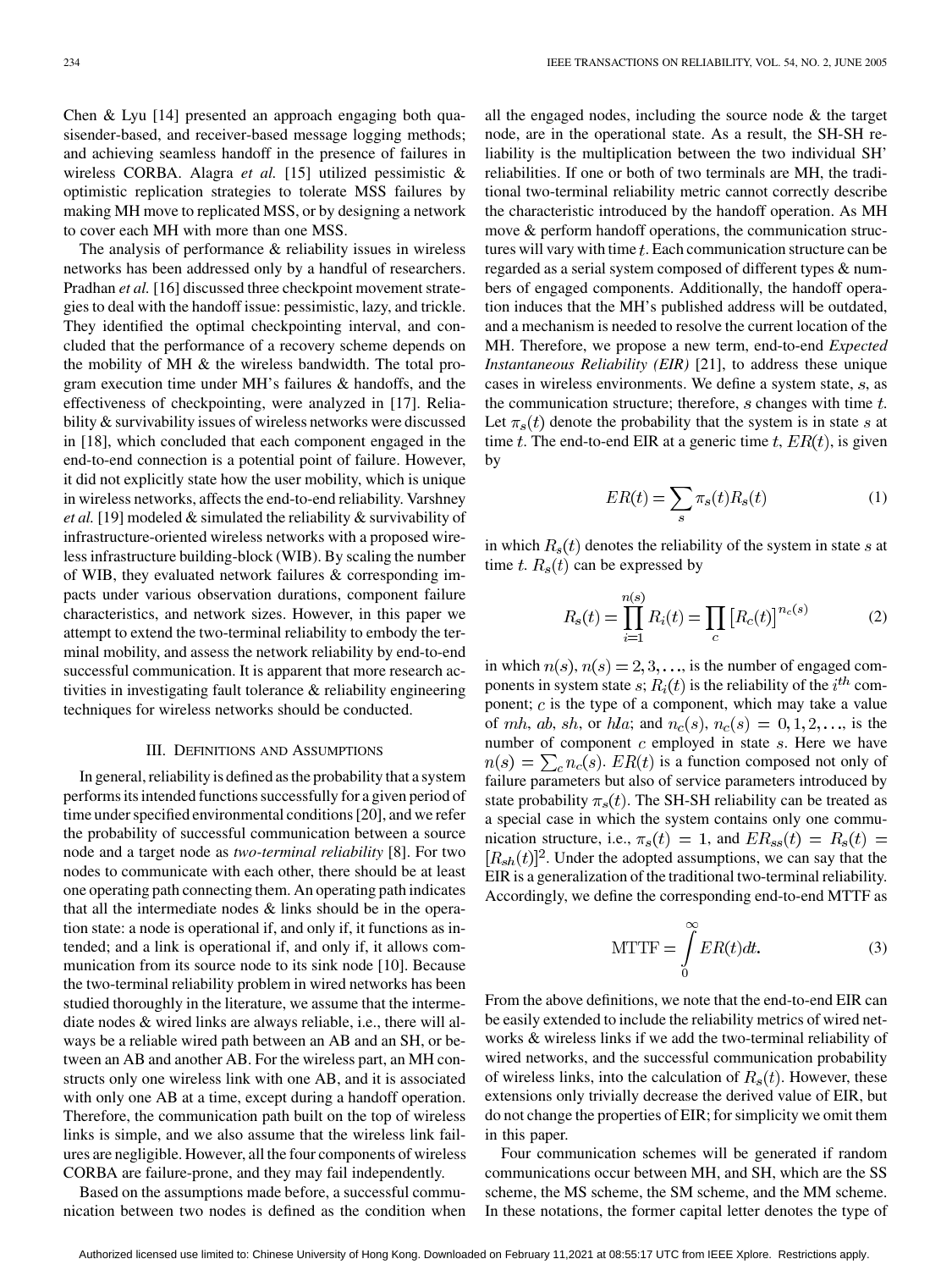

Fig. 2. System states in the MS scheme: (a) normal communication; (b) handoff procedure.

the source node, and the latter letter denotes the type of the target node, where  $M$  stands for MH, and  $S$  stands for SH.

During communications, an MH associates with an AB, and exchanges messages with other nodes. As the MH moves, it will make handoffs and associate with a new AB. The sojourn time with an AB, and the handoff completion time are assumed to be r.v. which are exponentially distributed with parameters  $\rho$  $\& \eta$ , respectively. We assume that the component hazard rates are constant. That is, we model component failures as homogeneous Poisson processes, resulting in independent & exponential inter-failure arrivals [\[19](#page-10-0)]. The constant failure parameters for the four components of wireless CORBA, MH, AB, SH, and HLA, are  $\alpha$ ,  $\beta$ ,  $\gamma$ , and  $\delta$ , respectively. We utilize the exponential distribution as the service & failure distributions for model simplicity. From the definition of EIR in (1), the EIR actually is a weighted value of reliabilities of different components. The derived properties of following discussions are only based on the monotonously decreasing characteristic of a reliability function with time, which is always the case; therefore, what the failure distribution really is should not affect the conclusions we will derive.

## IV. END-to-END EIR & MTTF ANALYSIS

Different communication schemes engage various types & numbers of components which result in different end-to-end EIR & MTTF. The SS scheme is trivial, and its EIR has been derived in the last section, i.e.,  $ER_{ss}(t) = [R_{sh}(t)]^2$ . Therefore, we will discuss the remaining MS, SM, and MM schemes in the following three subsections separately.

# *A. The MS Scheme*

The MS scheme is a communication scheme in which an MH initiates communications with an SH. Initially, the MH sends requests over a wireless link, then the associated AB relays the request messages to the target SH through wired paths. After a random sojourn time in the current AB, the MH may perform a handoff during which two AB are engaged. The system states are thus shown in Fig. 2, in which solid lines denote wired paths while dashed lines denote wireless links. State  $a$  is a normal communication state, and state  $b$  is a handoff state in which the



Fig. 3. Markov model for the MS scheme.



Fig. 4. EIR of the MS scheme.

MH moves from  $AB_1$ , to  $AB_2$ . The handoff may be network Initiated, or terminal initiated [[7\]](#page-10-0); however, the engaged nodes, and links are the same. The MH should create two different wireless links with two AB, and these two AB should inform each other about the handoff progress. During handoff, the new  $AB$ ,  $AB_2$ , should invoke the *location\_update* operation at the MH's HLA to inform it that the MH has changed its associated AB. We may exclude the HLA from state  $b$  if we employ a simple invocation retry strategy, and the MH's location in the HLA will eventually be updated no matter whether the HLA works or not during the handoff. This is a simple extension to improve the system's reliability. After the handoff, the system returns to state  $a$  for normal communications. Fig. 3(I) shows the Markov model of the system state transition, where  $\rho$  is the handoff rate, and  $\eta$  is the handoff completion rate.

The probabilities of the system in states  $a \& b$ , at time t can be solved analytically, which are given by [[22\]](#page-10-0)

$$
\pi_a(t) = \frac{\eta}{\rho + \eta} + \frac{\rho}{\rho + \eta} \cdot e^{-(\rho + \eta)t}
$$
 (4)

and

$$
\pi_b(t) = \frac{\rho}{\rho + \eta} - \frac{\rho}{\rho + \eta} \cdot e^{-(\rho + \eta)t}
$$
 (5)

respectively. One realization of the end-to-end EIR of the MS scheme,  $ER_{ms}(t)$ , is shown in Fig. 4.2 Different types of components experience different levels of failures. SH are generally more reliable than MH or AB; therefore, we let  $\alpha = \beta = 10^{-3}$ , and  $\gamma = 10^{-4}$  [\[16](#page-10-0)], [\[23](#page-10-0)]. We select the specific values of parameters for demonstrating the proposed end-to-end EIR, whereas these values are set at a reasonable & comparable level. As expected, the probability of the system in state  $a$  is much greater than that in state  $b$  as the handoff procedure is completed very

<sup>2</sup>The unit of all failure  $\&$  service parameters is 1/s (one per second).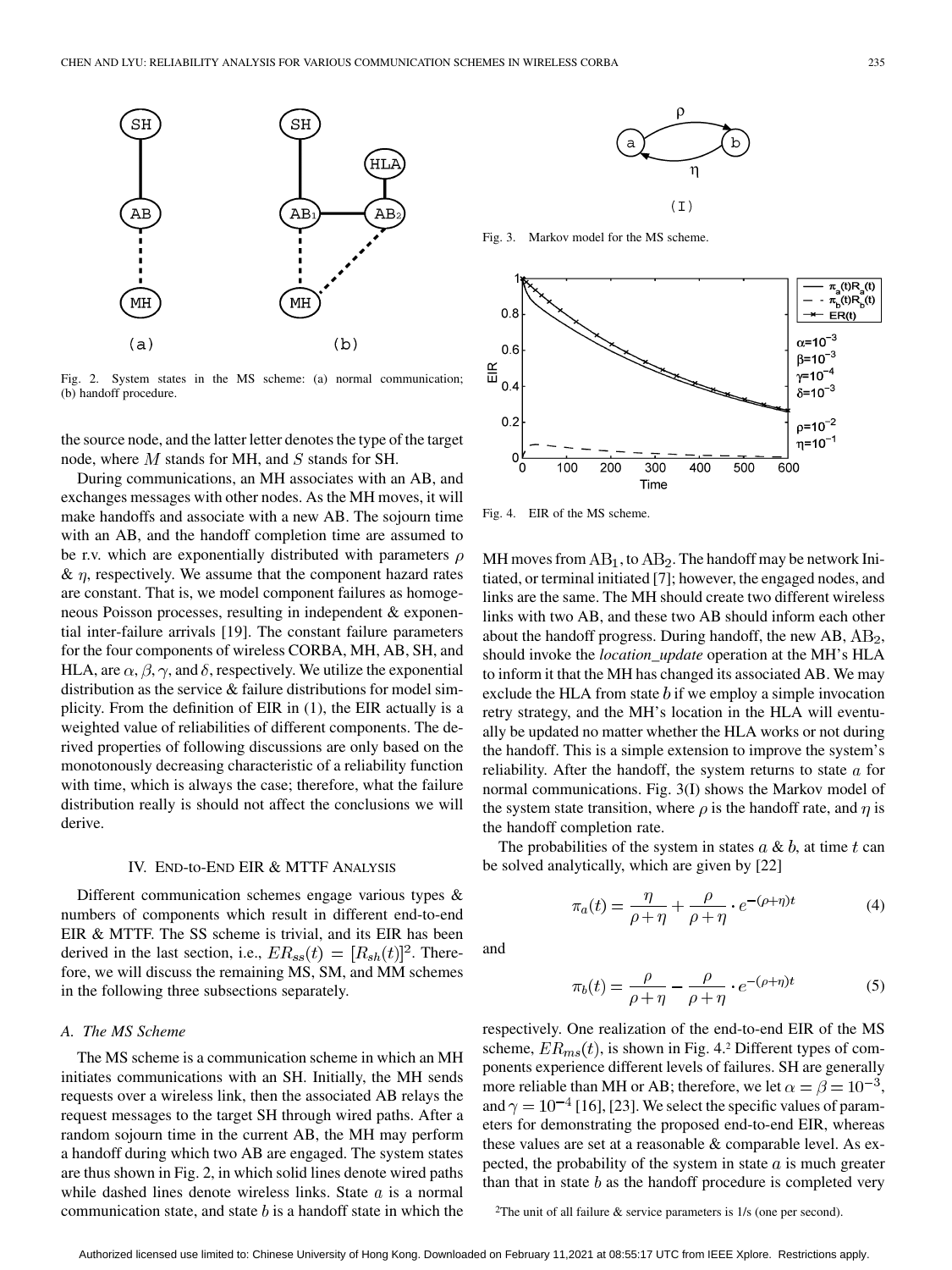Fig. 5. End-to-end MTTF of the MS scheme: (a) failure parameters  $\alpha \& \beta$ ; (b) service parameters  $\rho \& \eta$ .

 $(b)$ 

quickly, resulting in a case that the reliability of state  $a$  contributes much more to the EIR than that of state b.  $R_b(t)$  is a monotonously decreasing function of time t; however,  $\pi_b(t)$  increases first, and then approaches an upper limit. All these lead  $\pi_b(t)R_b(t)$  to increase first, and then decrease. Nevertheless, the end-to-end EIR  $ER(t)$  is still a monotonously decreasing function of time  $t$ . Fig. 5 shows the end-to-end MTTF as a function of failure & service parameters. The more reliable the components are, the longer the MTTF is. However, the improvement gain (in terms of the MTTF) reduces with the increase in the failure parameters,  $\alpha \& \beta$ , beyond a certain threshold, which can be observed from Fig. 5(a). Such diminishing gain should be carefully considered against the cost of increasing component reliabilities beyond a limit [\[19](#page-10-0)]. This result is also applied to parameter  $\gamma$ . From the following equation:

$$
ER_{ms}(t) = \pi_a(t)e^{-(\alpha+\beta+\gamma)t} + \pi_b(t)e^{-(\alpha+2\beta+\gamma+\delta)t}
$$
 (6)

we see that  $\alpha \& \gamma$  produce the same effect on  $ER_{ms}(t)$ ; and little difference exists between  $\alpha$  and  $\beta$  when  $\pi_b(t)$  is much smaller than  $\pi_a(t)$ . This means that each component is critical to successful system communications. The change of the

Fig. 6. System states in the SM scheme: (c) location-querying; (d) normal communication; (e) handoff procedure; (f and g) location-forwarding.

failure rate of the HLA,  $\delta$ , dose not make the MTTF demonstrate obvious variations, which implies that any gain by improving the reliability of the HLA will be small. This is because  $\delta$  is only taken into consideration in state b, which does not contribute much to the EIR. Fig. 5(b) shows that when  $\rho$  is high, the MTTF increases with  $\eta$  dramatically; however, when  $\rho$  is low, the MTTF varies little with  $\eta$ . This indicates that when the handoff happens frequently, the time spent in the handoff period is very critical to the MTTF, because the reliability is clearly lower in the handoff state b than in the normal state a. When  $\rho$  is low, however, the contribution of the second term in (6) is small, leading to little change of the MTTF with  $\eta$ . To achieve a higher EIR, then, the MH experiencing high handoff rates should complete the handoff operation as fast as they can.

# *B. The SM Scheme*

SH

In the SM scheme, an SH initiates communications with an MH. The characteristic of an MH is its movement, which introduces a mechanism to locate its current AB. The location-lookup mechanism complicates the system states, as shown in Fig. 6. We know that an object on an MH publishes its Mobile Interoperable Object Reference (MIOR) with the address of its resided MH's HLA. When an SH first invokes an object on an MH with the originally published MIOR, the request message will be sent to the HLA indicated according to the address specified in the MIOR, and the HLA will send back a General Inter-ORB Protocol (GIOP) reply message with status *LOCATION\_FORWARD*. This reply message carries a renewed MIOR containing the address of an AB with which the HLA believes the MH is currently associated [\[7](#page-10-0)]. This is



SH

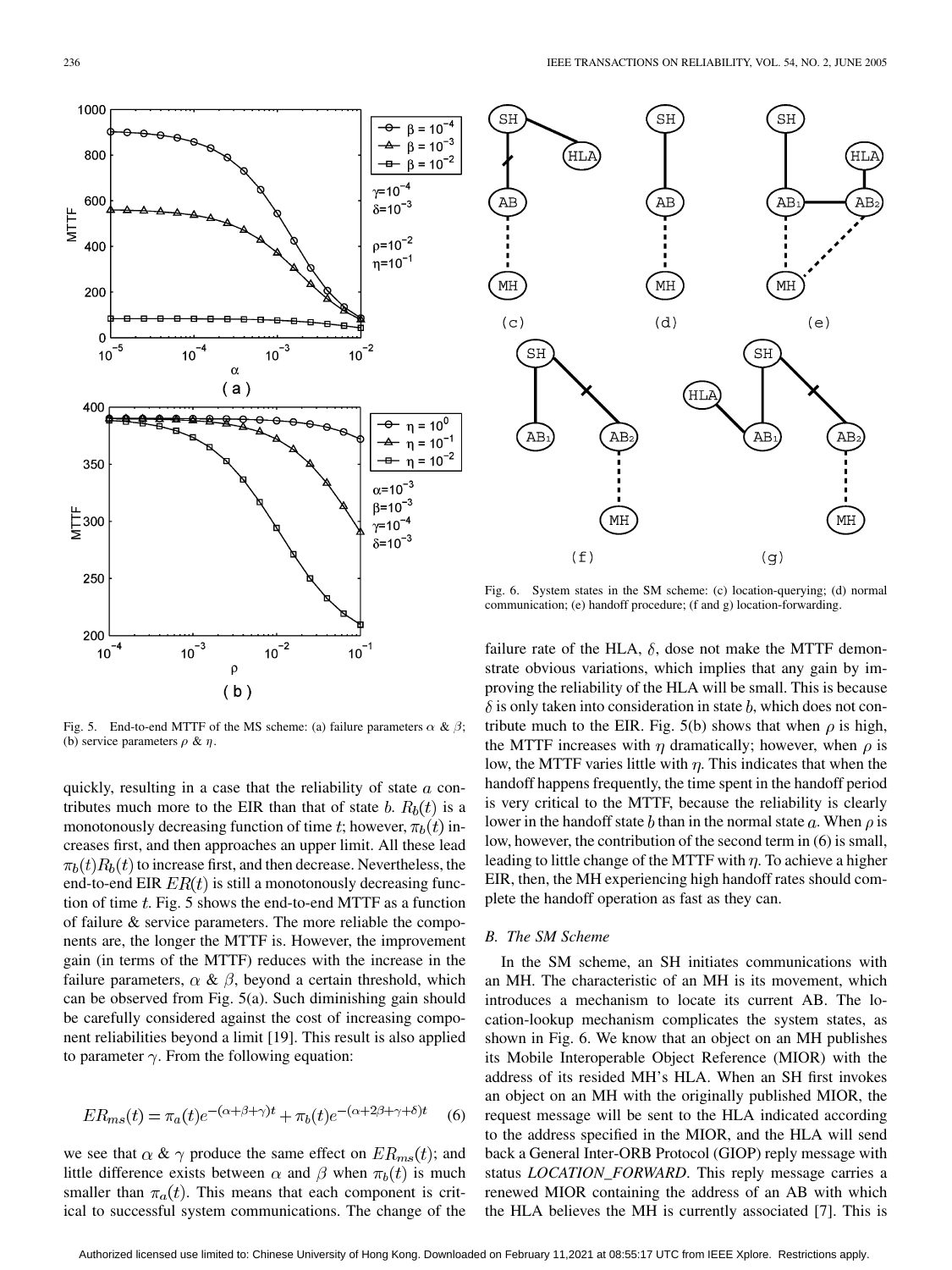

Fig. 7. Markov models for the SM scheme.

state  $c$ , in which the solid line with slash indicates that the SH has not created a communication path with the AB; however, it is tending to construct such path with the AB. The time spent in this state is also assumed to be an exponentially distributed r.v. with parameter  $\nu$ . The received LOCATION\_FORWARD message directs the SH to reissue the request to the AB, and then the AB forward the message to the MH. This is state  $d$ . The system will stay in this normal communication state until the MH moves out of the coverage area of the current AB. State  $e$  is the handoff state. As the SH does not know whether or not its target MH has experienced a handoff, it still sends its subsequent requests to the known AB as normal despite the movement of the MH. However, when the AB receives a request, and finds that it has broken its link with the targeted MH, it will reply with a message whose status is also set to be LOCATION\_FORWARD. There exist two ways to construct this reply message by replacing the address part in the Internet Inter-ORB Protocol (IIOP) profile of the MIOR with different addresses. One is the address of the MH's HLA, and the other is the address of the MH's current AB. We denote the former location-forwarding approach as *LF\_HLA*, and the latter as *LF\_QHLA*. Figs. (7II) & (III) show their corresponding Markov models, respectively.

In the LF\_HLA approach, after handoff, the system moves from state  $e$  to state  $f$ , then to state  $c$ , resending the request to the HLA; however, the LF\_QHLA approach changes state  $e$  to state q during which the AB queries the current location of the MH from its HLA. With the address of the new AB, the SH can reissue the request directly to the new AB, which results in the system transferring from state  $q$  directly to state  $d$ . The time spent in state  $f$  is also assumed to be an exponentially distributed r.v. with parameter  $\nu$  because it functions as location-forwarding the same as state  $c$ . However, the transition rate from state g to state d should be different as state g engages one more operation than state f does. Here we set it to be  $\nu/2$ . The specific relationship between these two rates are not important here, but these two rates should not be independent. One more location-forwarding approach, denoted as *LF\_AB*, could be engaged. Actually, the old AB knows to which AB the MH



Fig. 8. State probabilities, and EIR of the SM scheme: (a) state probabilities of states  $c \& d$ ; (b) state probabilities of states  $e \& g$ ; (c) EIR.



Fig. 9. EIR with location-forwarding strategies in the SM scheme.

moves away from itself. If the MH does not leave the new AB when the old AB receives a request on this MH, the information in the old AB about the location of the MH is up-to-date, and it could be employed to construct the reply message. With this approach, the SH can still resend the request to the current AB; however, the location-querying operation in the LF\_QHLA approach is removed. Its corresponding Markov model is shown in Fig. 7(IV).

The symbolic expression of the probabilities of the system in different states at time  $t$  are difficult to be derived. Therefore, we utilize a numerical approach here to express their variations with time  $t$ . Fig. 8 shows one realization for the LF QHLA approach. The curve shapes of the other two approaches are similar to this one. We observe that the contribution of state  $c$  to the EIR decreases quickly as time moves on, because the probability of state c diminishes quickly. States  $d$ ,  $e$ , and  $q$  exhibit similar behaviors in EIR as all these three states show similar curve shapes in state probability. When the decrease of the state reliability cancels out the increase of the state probability, the state's contribution to the EIR will start to decrease.

Fig. 9 showsthe differencesin EIR among these three locationforwarding approaches with various handoff rates. It is observed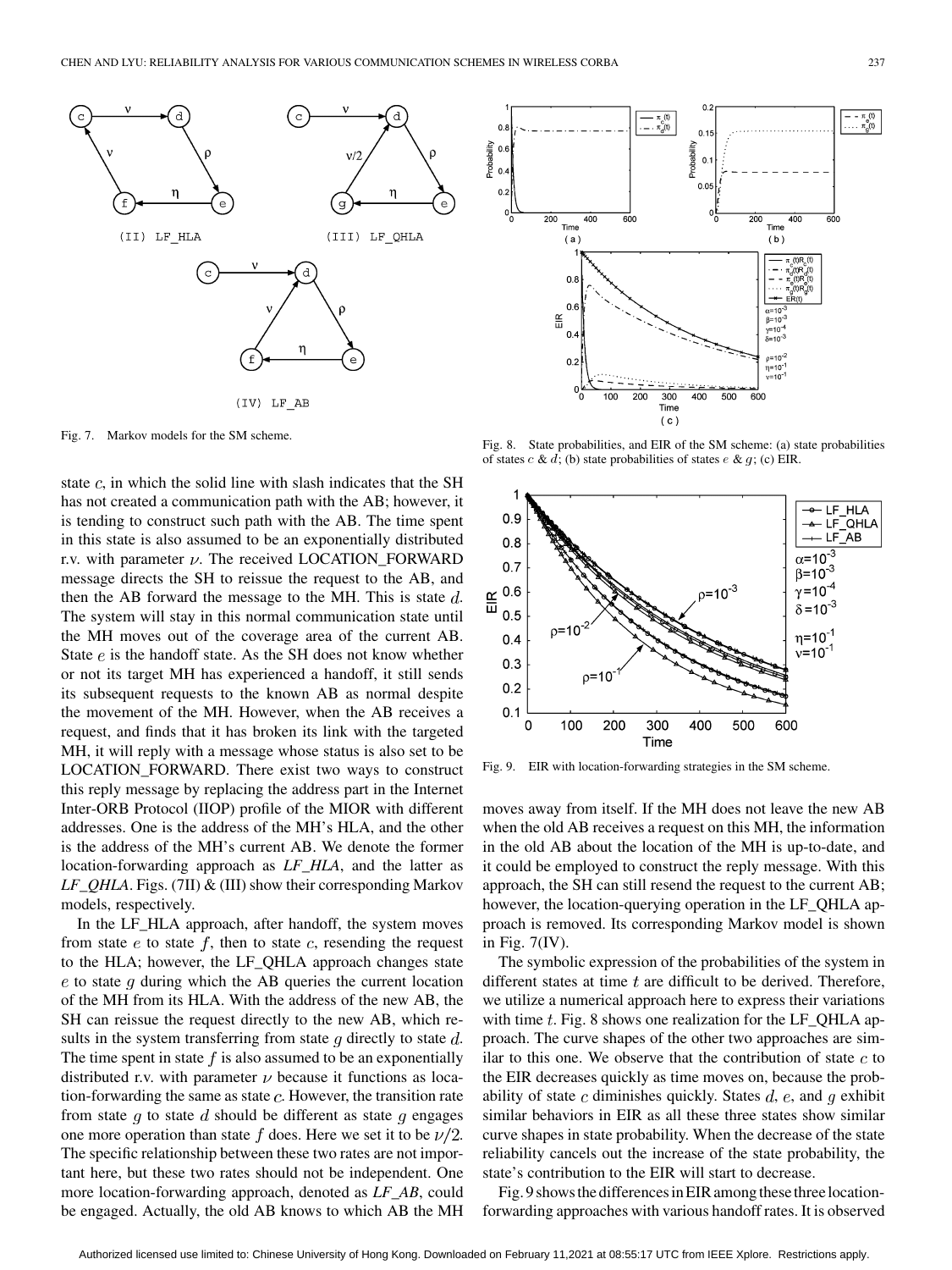

Fig. 10. End-to-end MTTF of the SM scheme vs. failure parameters: (a)  $\alpha \& \beta$ ; (b)  $\gamma \& \delta$ .



Fig. 11. End-to-end MTTF of the SM scheme vs. service parameters: (a)  $\rho \& \eta$ ; (b)  $\rho \& \nu$ .

that the proposed LF\_AB approach achieves the highest EIR because it engages the least number of components, and finishes the location-forwarding procedure most quickly. However, these three approaches tend to behave the same when the handoff rate decreases. Another observation is that the LF\_HLA approach is superior to the LF\_QHLA approach. Although the LF\_QHLA combines two states  $f \& c$  into one state  $g$ , at the same time it introduces one more component, the HLA, into state  $q$ . This indicates that the number of engaged components during a communication state is more critical than the number of states.

How the MTTF varies with different parameters are shown in Figs. 10 & 11. We note that  $\alpha$ ,  $\beta$ , and  $\gamma$  produce similar effects on the MTTF of the SM scheme as those of the MS scheme. In Fig. 10(b), the decrease of  $\delta$  also demonstrates an increase on the MTTF. This implies that the HLA plays a more important role in the SM scheme than in the MS scheme, although the improvement on the reliability of the HLA still achieves little increase on the MTTF compared with the improvement on other components. Finally,  $\nu$  demonstrates the same behavior as  $\eta$ , as shown in Fig. 11(b), which indicates that the location-forwarding process should also be done as quickly as possible when  $\rho$  is high. However, when  $\rho$  is small, the

improvement on the handoff completion & location-forwarding processes achieves little gain.

We have observed that the MH, and the AB behave almost the same in the improvement gain in terms of the MTTF in schemes MS & SM. Now we evaluate them from another point of view to see whether this result will be changed or not. We define *time-dependent RI* with respect to the EIR to identify the relative importance of each component in a system. The time-dependent RI,  $I_{R_i}(t)$ , of component  $i, i = mh, ab, sh$ , or  $hla$ , is given by

$$
I_{R_i}(t) = \frac{\partial ER(t)}{\partial R_i(t)}
$$
  
= 
$$
\sum_{s} \pi_s(t) \cdot n_i(s) [R_i(t)]^{n_i(s)-1}
$$
  

$$
\cdot \prod_{c} [R_c(t)]^{n_c(s)} \quad c \neq i
$$
 (7)

as we substitute  $ER(t)$  with (1), and express  $R_s(t)$  as  $\prod_{c} [R_c(t)]^{n_c(s)}$ . Applying (7) in the SM scheme, we show the results in Fig. 12. When the handoff rate is relatively high (Fig.  $12(a)$  & (b)), the RI of the AB increases first, and then decreases, indicating the contribution of state  $e$ ,  $f$ , or  $q$  is high. If the AB, and the MH experience the same failure rate (Fig.  $12(a)$ ),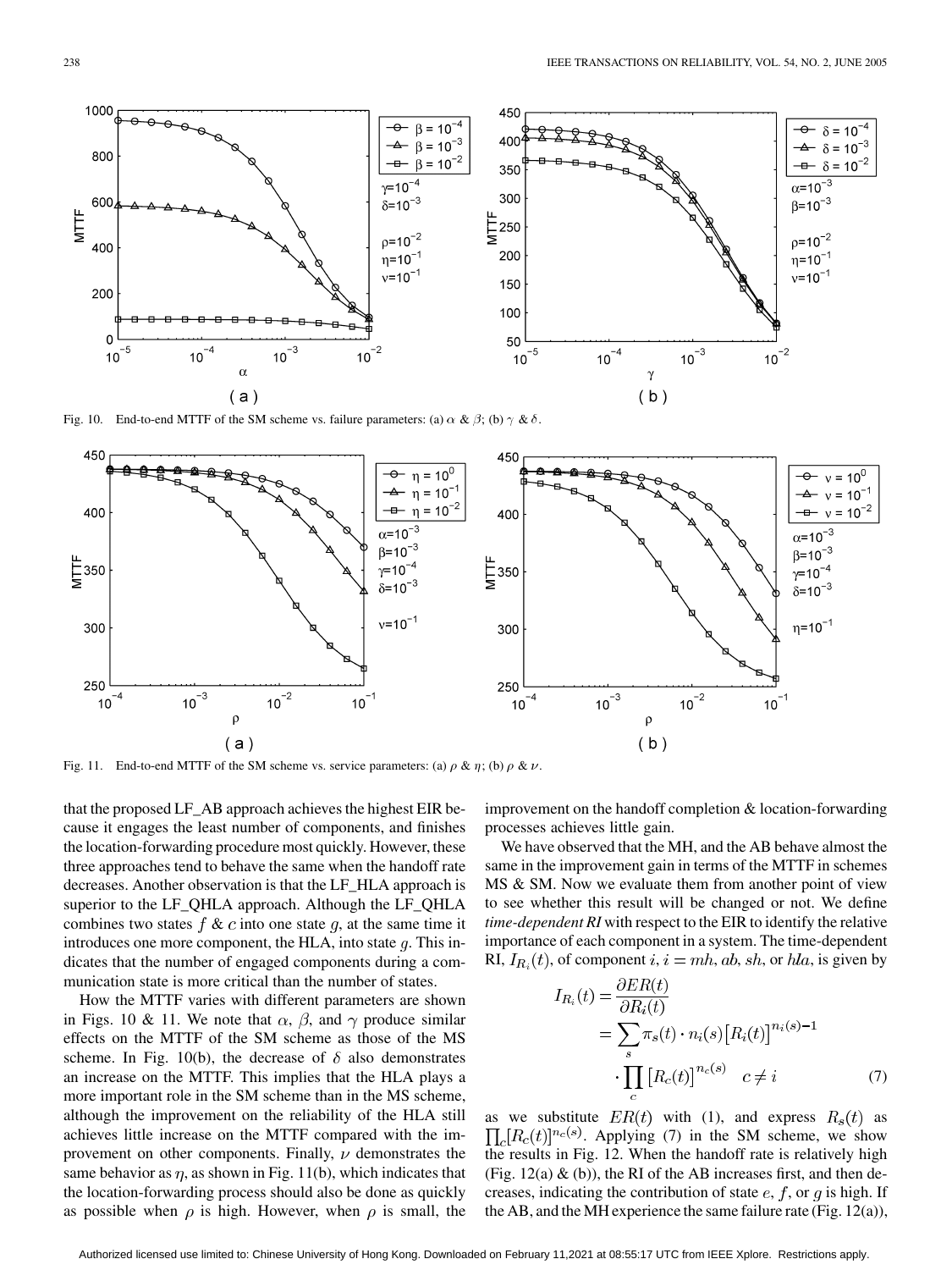

Fig. 12. RI of the SM scheme: (a) same failure rate, and high handoff rate; (b) different failure rates, and high handoff rate; (c) same failure rate, and low handoff rate; (d) different failure rates, and low handoff rate.

the AB always gets the higher RI than the MH does. On the other hand, if the AB is more reliable than the MH (Fig. 12(b)), the AB gets the higher RI initially, and then the MH gets the higher RI; otherwise, the MH always gets the higher RI with lower handoff rate (Fig. 12(d)).

These observations show that the relative RI of different components may vary with the intended working time of the system, and with the failure  $\&$  service parameters. The RI of HLA  $\&$  AB in the LF\_QHLA approach are higher than those in the LF\_HLA & LF\_AB approaches. This is due to the larger sojourn probability in state  $q$  which incorporates both AB, and HLA. We compare the difference between Fig. 12(a)  $\&$  (c), in which the AB  $\&$ the MH inherit the same failure rate; so do the SH & the HLA. We only show the result of the LF\_QHLA approach, as the other two behave almost the same. Even when AB & MH experience the same failure rate, the difference between their RI is relatively large when the handoff rate is relatively high; however, they get almost the same RI when the handoff rate is relatively low. The SH gets the higher RI than the HLA does despite the handoff rate. All these are induced by the probabilities of different system states in which each component engages. When the handoff rate is high, the system achieves greater probabilities in state  $e, f, \text{or } g$ , in which two AB are employed. Therefore, the RI of the AB will be higher than that of the MH. The SH is present in each system state, but the HLA does not appear in state  $c$ , which is the most important state. Obviously then, the RI of the SH should always be higher than that of the HLA.

## *C. The MM Scheme*

The system becomes more complicated in the MM scheme as both MH may undergo handoffs, and the following location- forwarding approaches also increase the system states. Its system states are shown in Fig. 13. At first, the system is in state h, in which  $\text{MH}_1$  is the invocation initiator, and  $\text{MH}_2$  is the receiver. When  $\text{MH}_1$  sends a request with the MIOR of an object on  $\text{MH}_2$ , its associated AB,  $\text{AB}_1$ , needs a location-forwarding approach to resolve the address of  $AB_2$  in which  $MH_2$  resides. Note that the renewed MIOR is only kept by  $AB_1$ , and  $MH_1$  still keeps the original MIOR. After this step,  $AB_1$  creates a communication path with  $AB_2$ , and then  $MH_1$  sends messages to, and receives messages from,  $\text{MH}_2$  through  $\text{AB}_1 \& \text{AB}_2$ , without the interaction with the HLA. This is state i. States  $j \& k$  denote the system states in which only one MH is in handoff. There exists a probability that both MH are in handoff, shown as state  $l$ . Here we assume that these two MH share one HLA, and do not reside within the same cell of an AB. These assumptions are reasonable because we could regard the derived results as the lower bounds, and the difference is small. Following state  $j$ , there are two possible transitions: one is to state  $l$ , and the other is to state h. State j cannot directly transit to state i, because after  $\text{MH}_1$ moves to a new AB, this new AB does not contain any information about where  $\text{MH}_2$  is, and thus it needs undergo state h to resolve the address of  $\text{MH}_2$ . There are also three location-forwarding approaches after the handoff completion of  $\text{MH}_2$  in the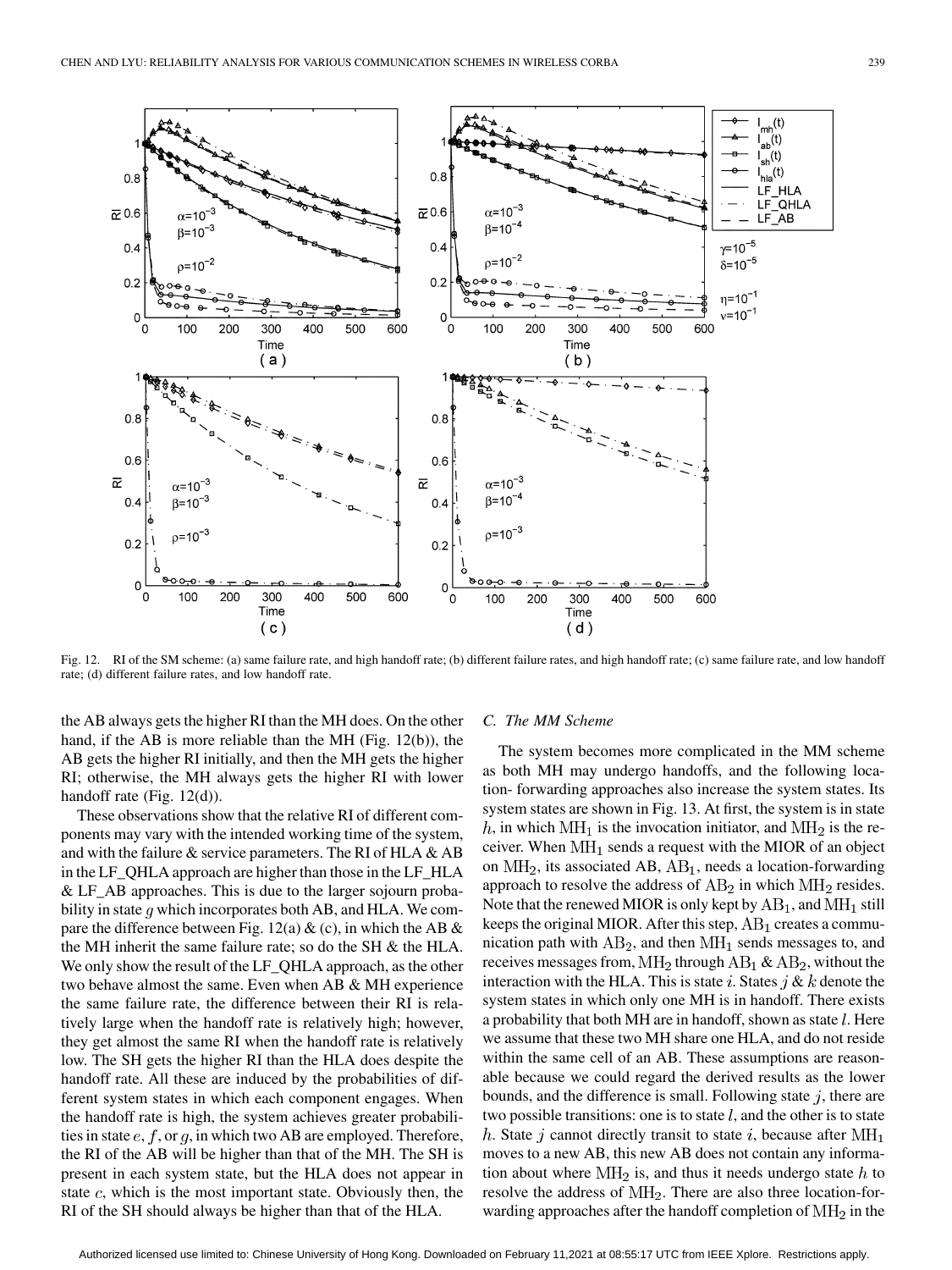

Fig. 13. System states in the MM scheme: (h) location-querying; (i) normal communication; (j) MH<sub>1</sub> in handoff; (k) MH<sub>2</sub> in handoff; (l) both MH<sub>1</sub> & MH<sub>2</sub> in handoff; (m & q) location-forwarding; (n) location-querying, and  $MH_2$  in handoff; (o and r) location-forwarding, and  $MH_1$  in handoff; and (p) location-querying, and  $MH<sub>1</sub>$  in handoff.



Fig. 14. Markov models for the MM scheme.

MM scheme, denoted as the same as in the SM scheme. For the LF\_HLA approach, state  $m$  is the location-forwarding process after the handoff completion of  $\text{MH}_2$  in state k. No matter which MH finishes its handoff first in state  $l$ , the system also enters the location-forwarding state, state  $n$  or  $o$ ; however, entering which location-forwarding state depends on which MH completes its handoff earlier. From it we know that the location-forwarding approaches after the handoffs of  $\text{MH}_1$  &  $\text{MH}_2$  are different.

The corresponding Markov model for the LF\_HLA approach is shown as Fig. 14(V), in which  $h_1$ ,  $h_2$ , and  $h_3$  represent the same communication structure as  $h$  while they represent different system states, the same denotations for  $k$ , and  $m$ . One more assumption has been made to draw this Markov model: before an MH makes another handoff, the location-forwarding process for its last handoff should have been finished. This assumption avoids creating an AB list in which the MH is moving to the header AB of this list while the location-forwarding procedure is being processed in the tail AB of this list. It is also feasible because the handoff rate is much less than the location-forwarding rate. With the LF\_QHLA approach (Fig. 14(VI)), state  $q$  replaces state  $m$ , and it transits directly to state i instead of through state  $h_3$ . Correspondingly, state  $o$  is replaced by state  $r$ . Fig. 14(VII) is the Markov model for the LF\_AB approach. We could make this approach more reliable by adding a transition from state  $m_1$  to  $h_3$  with rate  $\beta$ . Because AB<sub>21</sub> functions as an HLA when the system is in state  $m$ , the HLA could be treated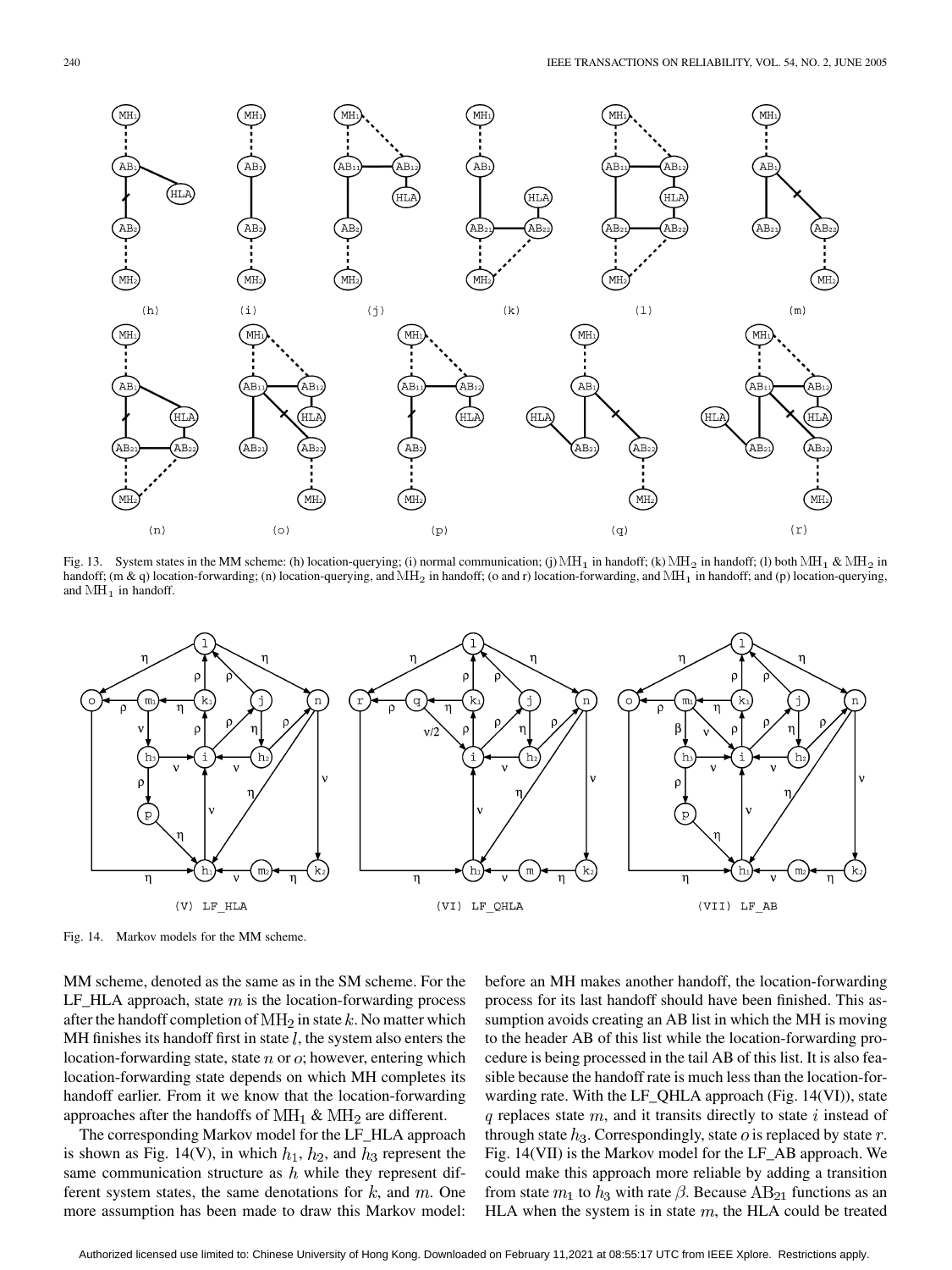

Fig. 15. State probabilities and EIR of the MM scheme: (a) state probabilities of states h, and i; (b) state probabilities of states j, k, q, and r; (c) state probabilities of states  $l, m$ , and  $n$ ; (d) EIR.

as a hot standby component to replace  $AB_{21}$  when  $AB_{21}$  fails, even though the failure rates may be different between these two components. When  $AB_{21}$  fails to reply to a request, the  $AB_1$ may reissue the request to the HLA to get the up-to-date MIOR. The wireless CORBA specification requires that only the ORB used to implement HLA & AB need to know the mobility of MH, therefore this proposed request-retry could only be employed in the MM scheme while it is not suitable for the SM scheme, otherwise the ORB in SH needs to be aware of terminal mobility.

The variations of the probabilities of system states with time  $t$ for the LF\_QHLA approach are shown in Fig. 15 by employing that the system is initially in state  $h$  with probability 1. The probabilities of states  $j, k, q$ , and  $r$  are on one level of magnitude, and the probabilities of states  $l, m$ , and  $n$  are on another level of magnitude; however, all these states employ the same curve shape. Fig. 15(d) shows only some states' contributions to the EIR, and others are omitted for clarity. The effects of different parameters on the MTTF, and the RI, in the MM scheme are very similar to those analyzed & presented in the SM scheme, and thus are not included here.

# *D. General End-to-End MTTF*

We have discussed the end-to-end MTTF with specific sender-receiver pairs in four communication schemes so far. Now we turn our attention to the general end-to-end MTTF of a wireless communication system which includes  $n_{mh}$  MH, and  $n_{sh}$  SH. If each MH or SH has the same probability to initiate a communication, then the general end-to-end MTTF can be expressed as

$$
MTTF = \frac{1}{2n_{mh}n_{sh} + {n_{mh} \choose 2} + {n_{sh} \choose 2}}
$$

$$
\cdot \left[n_{mh}n_{sh} \cdot MTTF_{ms} + n_{sh}n_{mh} \cdot MTTF_{sm} + {n_{mh} \choose 2} \cdot MTTF_{mm} + {n_{sh} \choose 2} \cdot MTTF_{ss}\right]
$$
(8)

in which we assume that all MH share a common HLA.

Fig. 16 shows how the general end-to-end MTTF varies with the number of nodes, in which the LF\_QHLA approach is utilized for the SM & MM schemes. As expected, the MTTF decreases with the number of MH; however, it increases with the number of SH. The  $MTTF_{sm}$  or  $MTTF_{ms}$  is larger than the  $MTTF_{mm}$  under the same parameter values as more components are engaged in the MM scheme. If the number of SH increases, an MH will communicate with an SH more probably; then the MTTF will become larger. The number of AB may also affect the MTTF because the MH needs AB to relay messages. According to our definition of the general end-to-end MTTF, however, the number of AB has no effect on it.